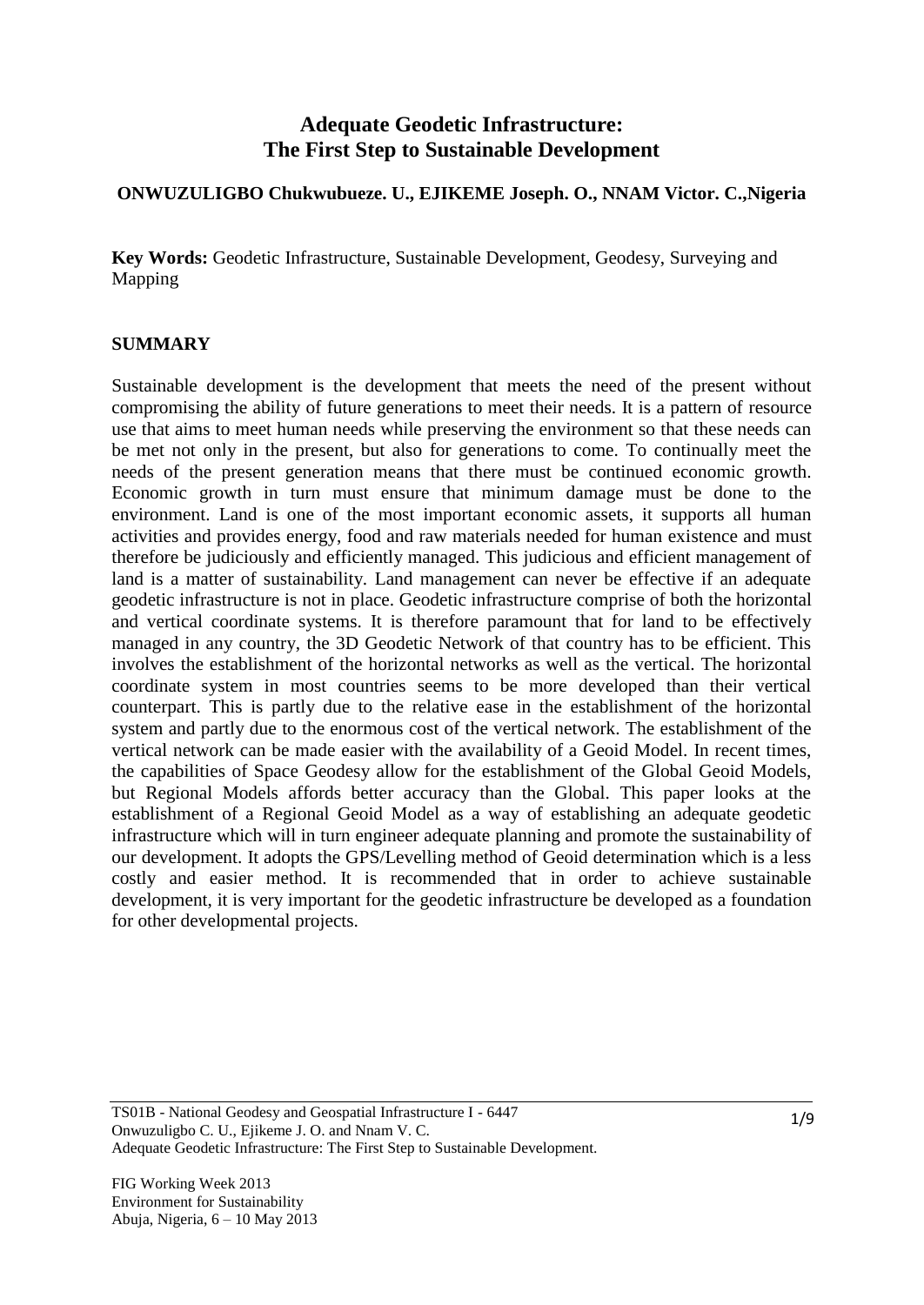# **Adequate Geodetic Infrastructure: The First Step to Sustainable Development**

## **ONWUZULIGBO Chukwubueze. U., EJIKEME Joseph. O., NNAM Victor. C.,Nigeria**

## **1. INTRODUCTION**

The history of Sustainable Development dates back to the period when man understood what comfort and comfortableness means. Man has always been a complex creature and has over the centuries described himself in different ways. These descriptions include a political animal, a social animal, a competitive animal, and many others. These descriptions altogether points to the fact that man is a being that seeks comfort. Comfort within himself, with fellow humans and indeed with his environment. It is in the spirit of this comfort that humans started to seek ways to feel at home and comfortable in their planet, Earth. This need, or better put, desire gave rise to the construction of houses for shelter, construction of roads for communication and transportation, construction of bridges, dams, invention of electricity, discovery of the process of mining and oil exploration, just to say the least.

These developmental efforts to better his environment made man to start utilizing some of the materials available in his environment and suddenly he realized that these materials are exhaustible. In order to manage these materials, which are vital to his continued comfortable existence, he started to think of how to achieve comfort in the present and also enjoy comfortability tomorrow. This then developed into the idea of sustainable development. This sustainable development is what Akindoyeni (2011) defined as development that meets the need of the present without compromising the ability of future generations to meet their own needs.

While enjoying this wonderful environment, man then had the need to determine the shape and size of his planet the Earth. He started engaging in measurement processes, using stones, ropes, metals, chains, tapes and E.D.M. He furthermore started generating models in order to define the extent (size) and shape of his Earth. This in its development over the years gave rise to the discipline known as Geodesy. Geodesy has lots of definitions but is basically the branch of science that studies the shape and size of the Earth and its gravity field in a time dynamic space. To be able to do that, it was expected that some problems will be addressed. Some of these problems are the ability to define position and to get an accurate model of the earth surface. It is the science of accurately measuring and understanding three fundamental properties of the Earth: its geometric shape, its orientation in space, and its gravity field as well as the changes of these properties with time (BESR and DELS, 2010). To be able to do this, a geodetic framework needs to be put in place. This framework provides not only an accurate and efficient means for positioning data, but also provides a uniform, effective language for interpreting and disseminating land information (NRC Panel on Multipurpose Cadastre, 1983). This infrastructure is a fundamental part of a Geodetic Infrastructure.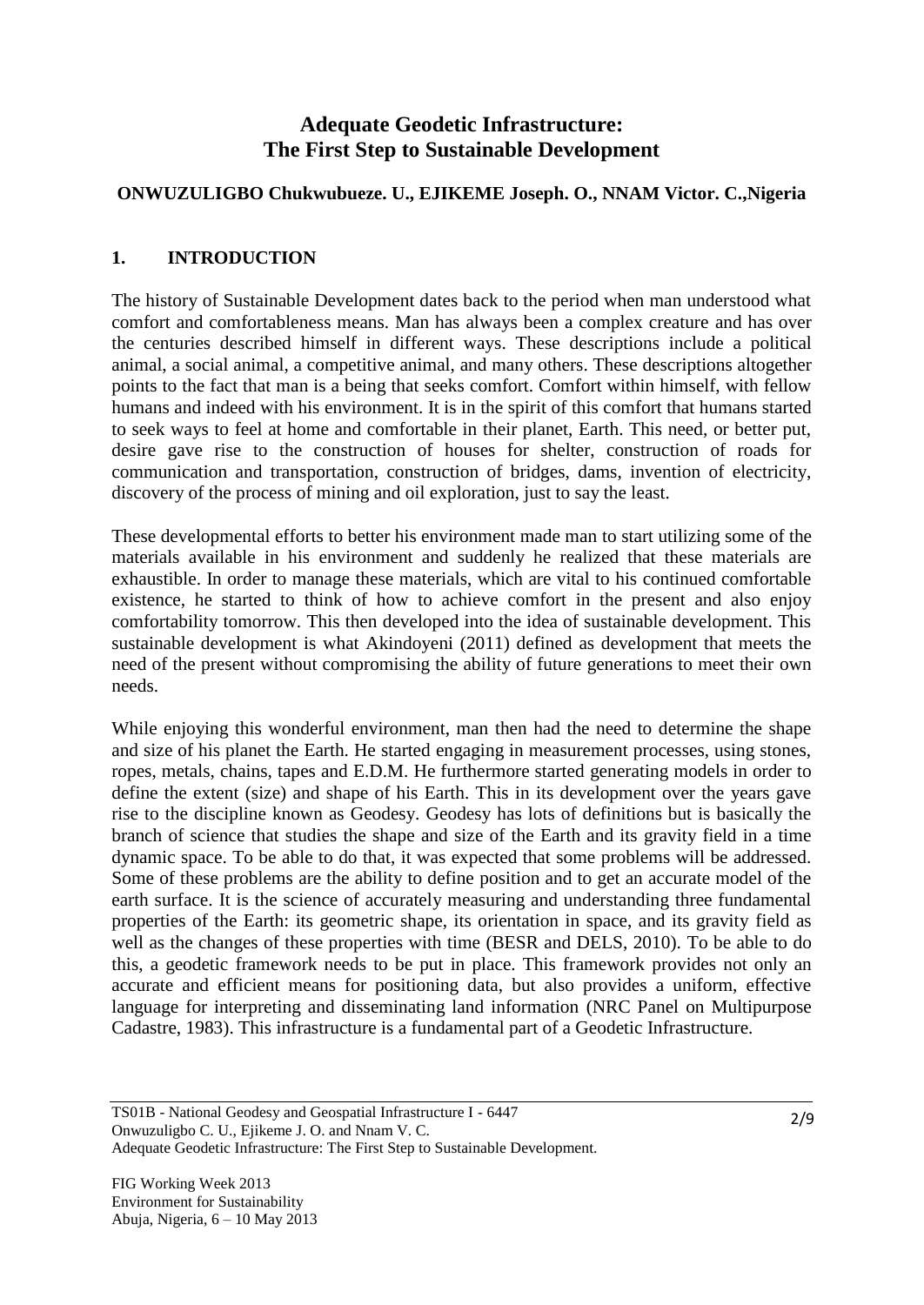### **2. SUSTAINABLE DEVELOPMENT**

According to Akindoyeni (2011), sustainable development is a pattern of resource use that aims to meet human needs while preserving the environment so that these needs can be met not only in the present, but also for generations to come. It defines development that meets the needs of the present without compromising the ability of future generations to meet their own needs. In practice, the concept is very difficult to define exactly (Field and Field, 2002). According to Atilola (2003), sustainable development is a dynamic process.

To continually meet the needs of the present generation means that there must be continued economic growth. The economic growth in turn must ensure that minimum damage must be done to the environment. In general, the supply and quality of major consumables and input into our daily lives and economic production must be considered and taken care of. These include shelter, air, water, energy, food, raw materials, land and environment. Land is a very basic resource, which can hardly be renewed without adverse consequences (Atilola, 2003). This judicious and efficiently management of land is indicated in Magel (2001) as a matter of sustainability. Yeh and Li (1996) in Atilola (2003) indicated that land supports all human activities and provides energy, food and raw materials needed for human existence and must therefore be judiciously and efficiently managed.

Kiehl (2001) in Magel (2001) indicated that sustainability is a continuing process without finally determined problems and aims. This is why the mandate of sustainable action is in the first instance a mandate to pause, to reflect and to discuss values and guiding concepts. Reflection and contemplation must lead to future orientated and well grounded proposals and, it is to be hoped, to be the necessary changes in the behavior of people (Magel, 2001)

Atilola (2003), analyzing the importance of sustainable development to the environment, indicated that the areas of urbanization, infrastructure and utilities, solid waste and health facilities, land degradation, coastal degradation require serious attention. This is in support of the important sectors listed out by Magel (2001) as secure tenure, access to land, land administration and land management including land use, land registration, cadastre and many uses. Most rural and urban areas of many developing countries are currently not being developed and managed in a sustainable manner; the degree of non-sustainability may differ from place, programme of action for the planning, development, monitoring and management of the built environment. For this purpose, adequate Geospatial Information (GI) is needed on the location and quality of the existing infrastructural network as a starting point for initiating improvements (Atilola, 2003). To this fit, Magel (2001) pinpointed that it is very clear from all indications that sustainable land development and management are not possible without the fundamental contributions of Surveyors (the Geodesist).

As indicated for the Oil/Gas Industry, surveying and mapping constitutes the bedrock of all socio-economic development and national security (Fubara, 2011). Surveying and mapping which depend on geodesy, and geodetic infrastructure, precede every human/societal developmental activity. Surveying and mapping precede all land acquisition for all industrial and commercial ventures, agriculture, dams, construction industries, roads and highways,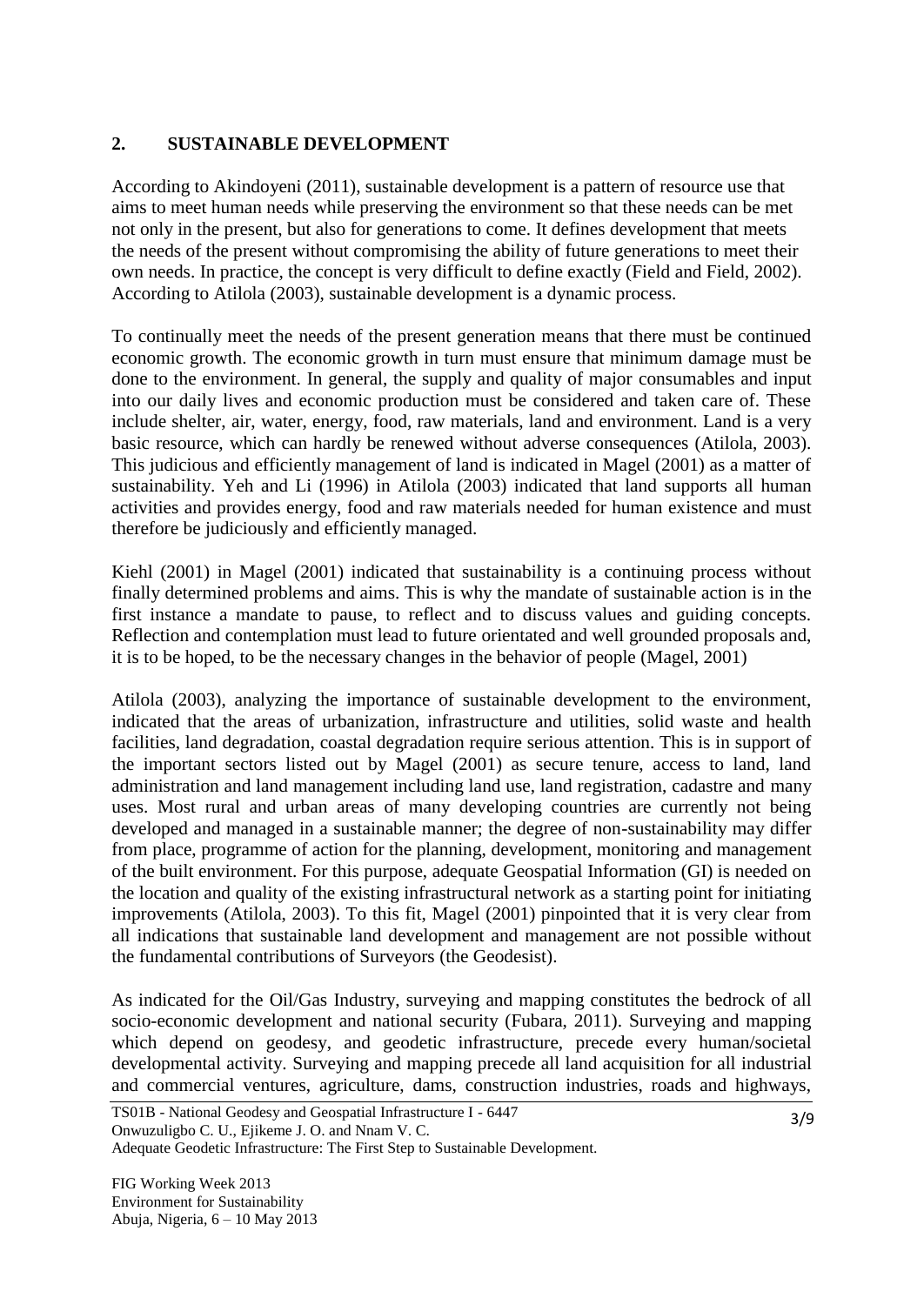pipelines and power lines, political/administrative boundary to maintain peace, transporting, military logistics, etc. Other areas of involvement include population census, location of voter"s registration centers, voting units and attendant material distribution logistics. Then there are hydrographic and hydrodynamic surveys for flood and erosion control, land reclamation, dredging of waterways and habour maintenance, all of which depend on geodesy (Fubara, 2011). It is then imperative to affirm the view of Olekannma (2011) indicating that there cannot be any meaningful development without the invaluable contributions of Surveyors.

## **3. ADEQUATE GEOSPATIAL INFRASTRUCTURE**

According to Rizos (2009), Infrastructure can be defined as the basic physical and organizational structure needed for the operation of a society or enterprise, or the services and facilities necessary for an economy to function. Geodetic infrastructure includes technologies, techniques, facilities and services to address the mission of modern geodesy. Research in the field of geodetic infrastructure is carried out with the aim of maintaining and developing geodetic reference frames so that the national implementation as a basis for the spatial infrastructure, including Surveying and Mapping, meets its users' requirements for accuracy and integrity at all times (National Space Institute, 2012). This geodetic infrastructure includes what Rizos (2009) defined as Positioning Infrastructure: which is the passive ground marks and the active CORS to support positioning and mapping within a datum. This implies that all the geodetic controls, irrespective of the order, all CORS, and all the technologies and techniques (involved in their establishment) build up to what we call geodetic infrastructure.

For geodetic infrastructure to be sustainable and in turn support sustainable development, it has to be adequate. Adequate geodetic infrastructure is the foundation for sustainable surveying and mapping. It is a geodetic infrastructure that is efficient, precise and most importantly as pointed out by Rizos (2009) addresses the mission of modern geodesy. Efficient infrastructure has a very fine difference with an effective infrastructure. Effective as seen in Scocco (2010) means adequate to accomplish purpose: producing the intended or expected result (irrespective of cost and time) while Efficient means performing or functioning in the best possible manner with the least waste of time and effort (cost). This indicates that for a geodetic infrastructure to be sustainable, it has to be time and cost conscious, yet achieve the desired purpose.

Another important attribute of an adequate geospatial infrastructure is that it has to be precise. In being efficient, it must not sacrifice accuracy to cost efficiency. If a development will be sustainable, it should serve the today's society as well as tomorrow's as seen in Akindoyeni (2011), then the foundation for the development must be precise thereby avoiding duplication of efforts and short-term adjustment and re-establishment. The economy of accuracy needed for the geodetic networks must be adequate and the necessary laws for the protection of the infrastructure must be enforced.

In the words of Rizos (2009), geodetic infrastructure must address the mission of modern geodesy. He further implied that the primary mission of Modern Geodesy can be defined in terms of the three fundamental problems: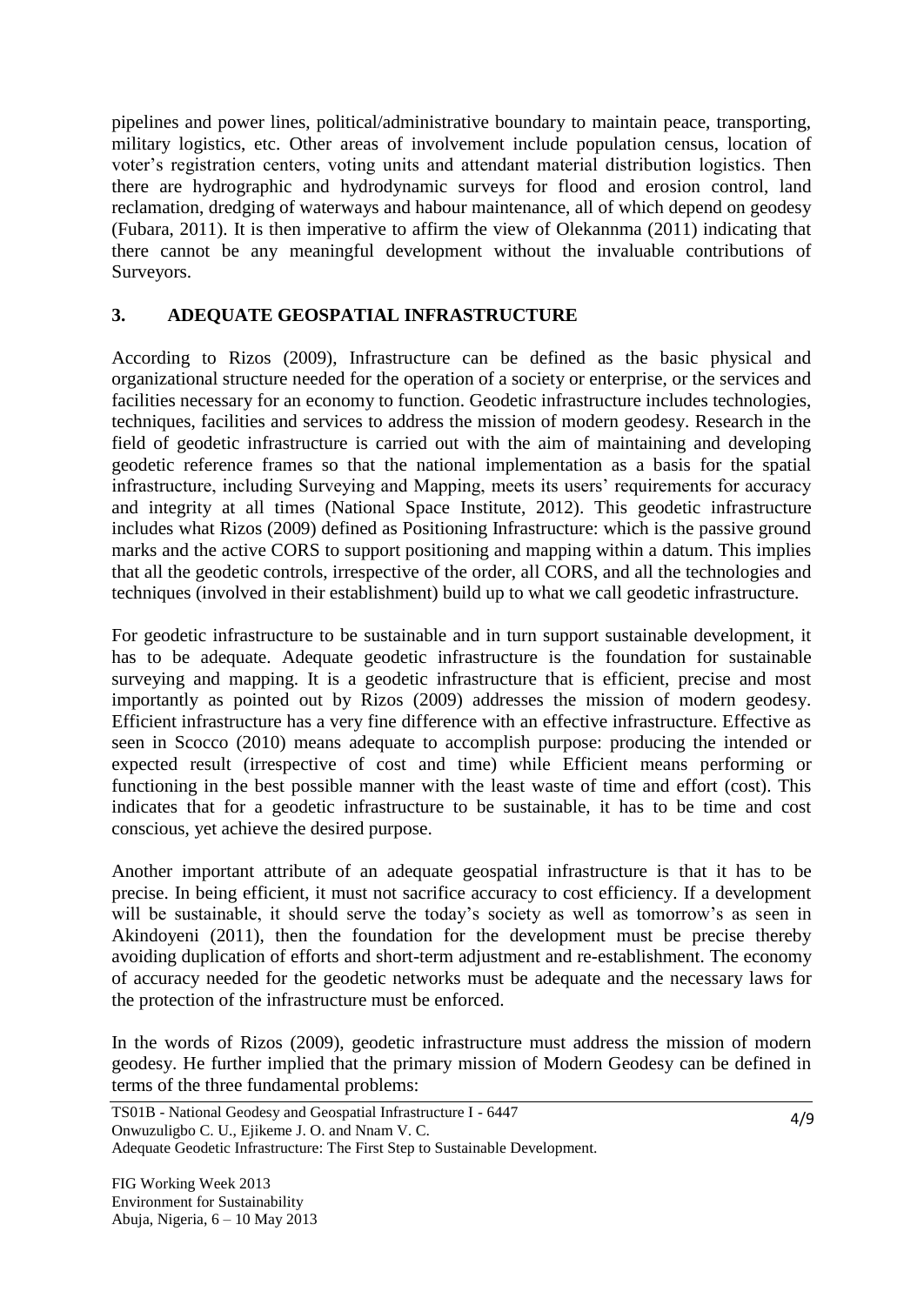- Determination of precise global, regional & local 3D (static or kinematic) positions & surface geometry.
- Determination of the Earth's (time & spatially) variable gravity field.
- Measurement (& modeling) of dynamical phenomena:
	- Solid Earth (including cryosphere): surface deformation, crustal motion, polar motion & earth rotation, tides, mass transport, etc
	- Atmosphere: refractive index (T/P/H), TEC, circulation, etc
	- Ocean: sea level, sea state, circulation, etc.

A geodetic infrastructure that must meet the mission of modern geodesy, must be dynamic, improving with improving technologies. In line with this, the geodetic infrastructure should be aiming at a transformation from classical to modern geodesy. Again Rizos (2009) points out some of the necessary improvements and transformations that geodetic infrastructures should aim at undertaking to achieve the status of adequacy thus:

- From 3-D points and surfaces, to 4-D mapping.
- Increasing time resolution of geodetic measurements  $\&$  products, from 0.1s position to daily EOP to monthly gravity field models.
- Increasing spatial resolution of geodetic products, from 1m for SAR to 100km for gravity features.
- Increasing accuracy, on both short-term and long-term time scales.
- Increasing reliance on global infrastructure and global services.
- Increasing variety of satellite missions that 'sense' phenomena that also have 4-D geometric and gravimetric signatures or "fingerprints", requiring cross-mission analysis to ensure "separability" of Earth processes.

## **4. THE GEODETIC ISSUE**

Olekanma (2011) pointed out that surveying and mapping are very essential for effective management of land resources and this is why the most mapped countries today, are unarguably, the most developed. This assertion was earlier made by Atilola (2010) as seen in Adegboye (2010) stating that the reason the most developed nations in the world are the best mapped is because in those advanced countries, surveying is part of their culture and they cannot move an inch without having the data. This can only be possible where there is a properly defined coordinate frame and coordinate system. Geodetic infrastructural development has the responsibility of developing both the horizontal as well as the vertical coordinate system. However, the vertical coordinate system of most developing countries has been neglected. Whereas the horizontal system has been given a special attention, the vertical counterpart remains either undeveloped or poorly developed.

Owing to the high cost of the establishment of the geodetic controls, especially the vertical system, they seem to be neglected and therefore the geodetic infrastructure becomes deficient. The vertical system is however of paramount importance to surveying, mapping and engineering. In most developing countries, there is an incessant use of Temporary Benchmarks, which is unhealthy and does not support the principle of sustainable development. These temporary benchmarks affect development adversely due to the fact that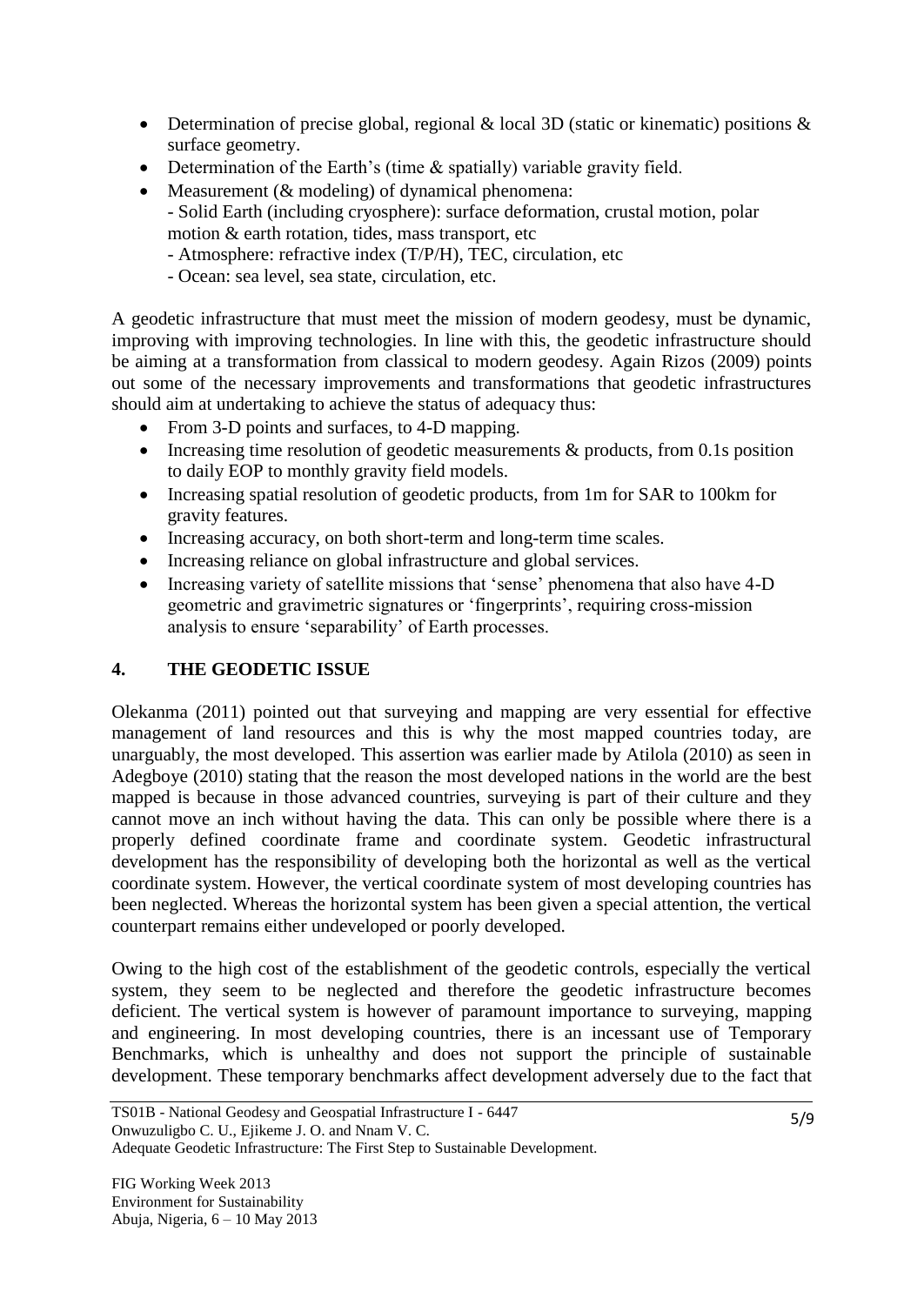the vertical coordinates used in different projects are not uniform, and this negates the "whole to part" principle of surveying. It leaves the work hanging and unconnected to the national or regional framework.

One of the certified ways of solving this geodetic problem is the development of a Geoid Model. The geoid is a measured and interpolated surface, and not a mathematically defined surface and the geoidal surface is measured using a number of methods (Bolstad, 2008). Heiskanen and Moritz (1996), while indicating the two major methods of geoid determination as gravimetric and geometric, indicated that the Astrogeodetic methods use the direction of the gravity vector, employing geometrical techniques, whereas the gravimetric methods operate with the magnitude of the gravity vector. The gravimetric method can be classified into space methods and terrestrial methods (Bolstad, 2008). The terrestrial method, which can further be classified into absolute and relative gravimetry, make use of absolute gravimeters such as Sakumo's Apparatus and the RTK-GPS and relative gravimeters such as the LaCoste-Romberg (LCR GCOOA), Worden and Scintrex CG5 (Biker-Koivula *et al,* 2007).

Considering the advent of the space methods, Hofmann-Wellenhof and Moritz (2005), postulated that immediately after the first launch of artificial satellites (Spunik 1957 and Explorer 1958), their use for geodetic purposes was initiated. Bolstad (2008) indicated that satellite based measurements in the late  $20<sup>th</sup>$  century sustainably improved the coverage, quality and density of geoidal height measurements across the globe. These satellites employs the principles of Satellite Altimetry, where a short wave electronic ray is sent from a satellite flying over the oceans, vertically down to the ocean surface, reflected there and received by the satellite again. The measured travel time immediately gives the height (H) of the satellite above the ocean surface. Knowing the orbital position of the satellite with respect to the global reference system, we can compute the satellite height (h) above the ellipsoid. Then the difference h – H is the geoidal height N (Hofmann-Wellenhof and Moritz, 2005).

### **5. NUMERICAL EXAMPLE**

The fact that most governments, especially in the developing countries, pay little or no attention to research and development of geodetic infrastructures and that the determination of the vertical coordinate system is very expensive is quite understandable. The GPS, however, provides a way out of this problem. The GPS/Levelling method of Regional Geoid Model determination proves to be an efficient method of providing adequate geodetic infrastructure, especially with regards to the vertical system. Its relative cheaper cost and less tedious operation compared to the conventional geodetic levelling method. The GPS provides the Horizontal coordinates as well as the Ellipsoidal height while the precise levelling provides the orthometric heights. Using equation 1

$$
h - H - N = 0
$$
  
\n
$$
\therefore N = h - H \tag{1}
$$

This method was adopted for the realization of the Local geoid model of Nnamdi Azikiwe University, Awka. With the model, two interpolation models were used to estimate the orthometric height of twelve stations adopted as estimation points. The interpolation methods used were the Geometric Interpolation Technique given by Heiskanen and Moritz (1967) as:

Adequate Geodetic Infrastructure: The First Step to Sustainable Development.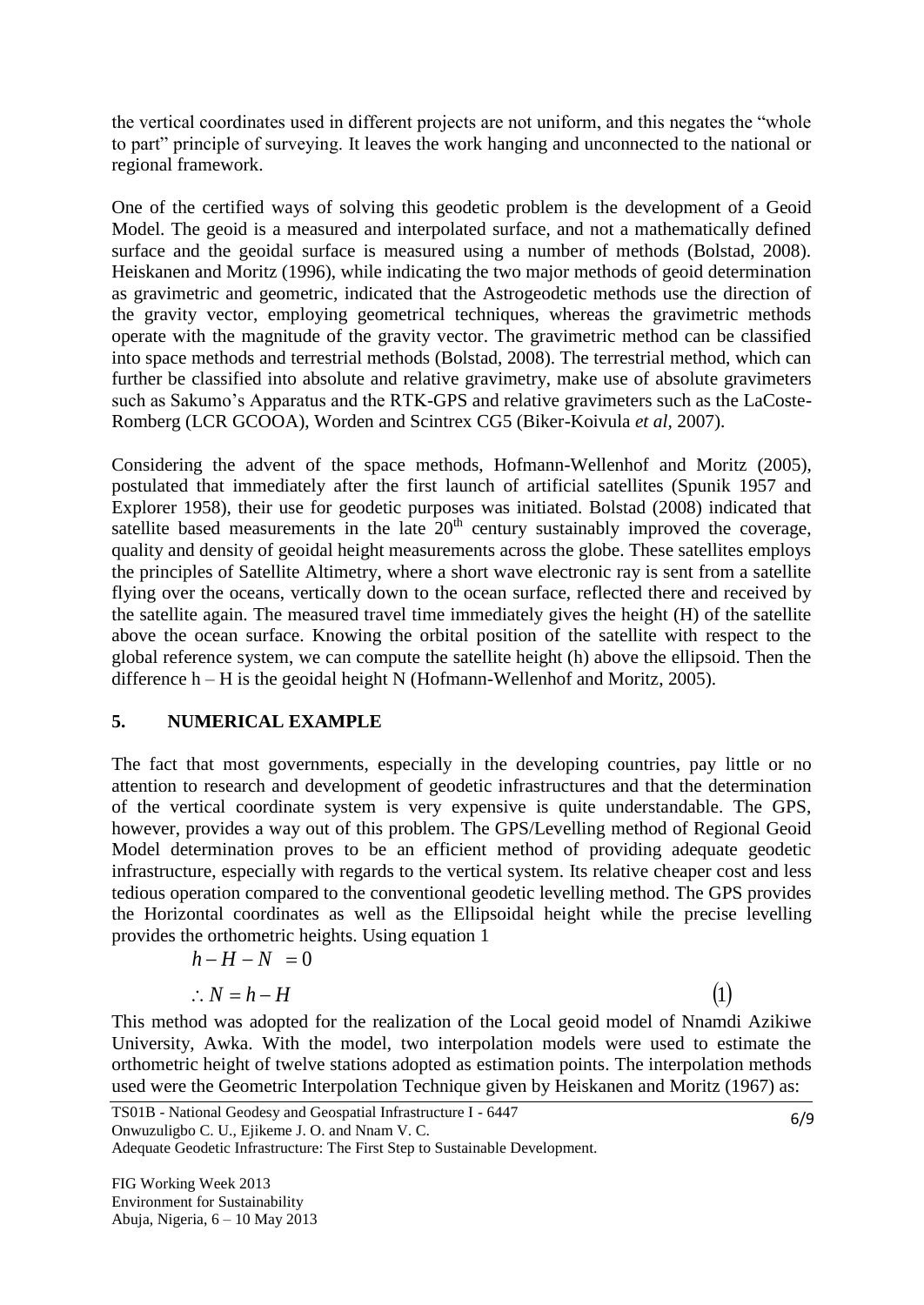$$
U_{k} = \frac{(x_{2} - x_{k})(y_{3} - y_{2}) - (y_{2} - y_{k})(x_{3} - x_{2})}{(x_{2} - x_{1})(y_{3} - y_{2}) - (y_{2} - y_{1})(x_{3} - x_{2})}
$$
  
+ 
$$
\frac{(x_{3} - x_{k})(y_{1} - y_{3}) - (y_{3} - y_{k})(x_{1} - x_{3})}{(x_{3} - x_{2})(y_{1} - y_{3}) - (y_{3} - y_{2})(x_{1} - x_{3})}
$$
  
+ 
$$
\frac{(x_{1} - x_{k})(y_{2} - y_{1}) - (y_{1} - y_{k})(x_{2} - x_{1})}{(x_{1} - x_{3})(y_{2} - y_{1}) - (y_{1} - y_{3})(x_{2} - x_{1})}
$$
(2)

And the Polynomial Regression Method Model D given by Isioye and Youngu (2009) as:  $H_x = h - N_{EGM\,96} + \delta N$  (3)

Where  $\delta N =$  *corrective term* =  $\sum (N_{residual})/n$  and

$$
N_{residual} = N_{local} - N_{EGM\,96} \tag{4}
$$

Then (3) becomes

$$
H_{(x)} = h - N_{EGM\,96} + \sum (N_{residual})/n
$$
 (5)

In place of the *NEGM 96*, three different Undulations from Global Models EGM 86, EGM 96 and EGM 08 were used.

The interpolated values obtained from the four estimations (three estimations using the Polynomial Regression Model together with the three Global Models; and the Geometric Interpolation Technique) were found to differ slightly numerically, but the root mean square error (rms) of +0.003 was identical.

With the realization of this model, it is easier to derive the orthometric height of further points and by extension, solve the problem of 3d geodesy. This will reduce the inherent danger from the use of temporary bench marks and arbitrary datums for surveying and engineering purposes.

#### **6. CONCLUSION/ RECOMMENDATIONS**

Development in its simplest meaning can be seen as the act of growth or causing to grow. Growth or improvement has to be sustainable since it has been discovered that the resources used for its purpose are scarce as well as exhaustible. For this to be possible, adequate geodetic infrastructure has to be in place. This infrastructure becomes the foundation upon which accurate geospatial information is generated for further planning of developmental projects. Since every other developmental project has to build on the product of surveying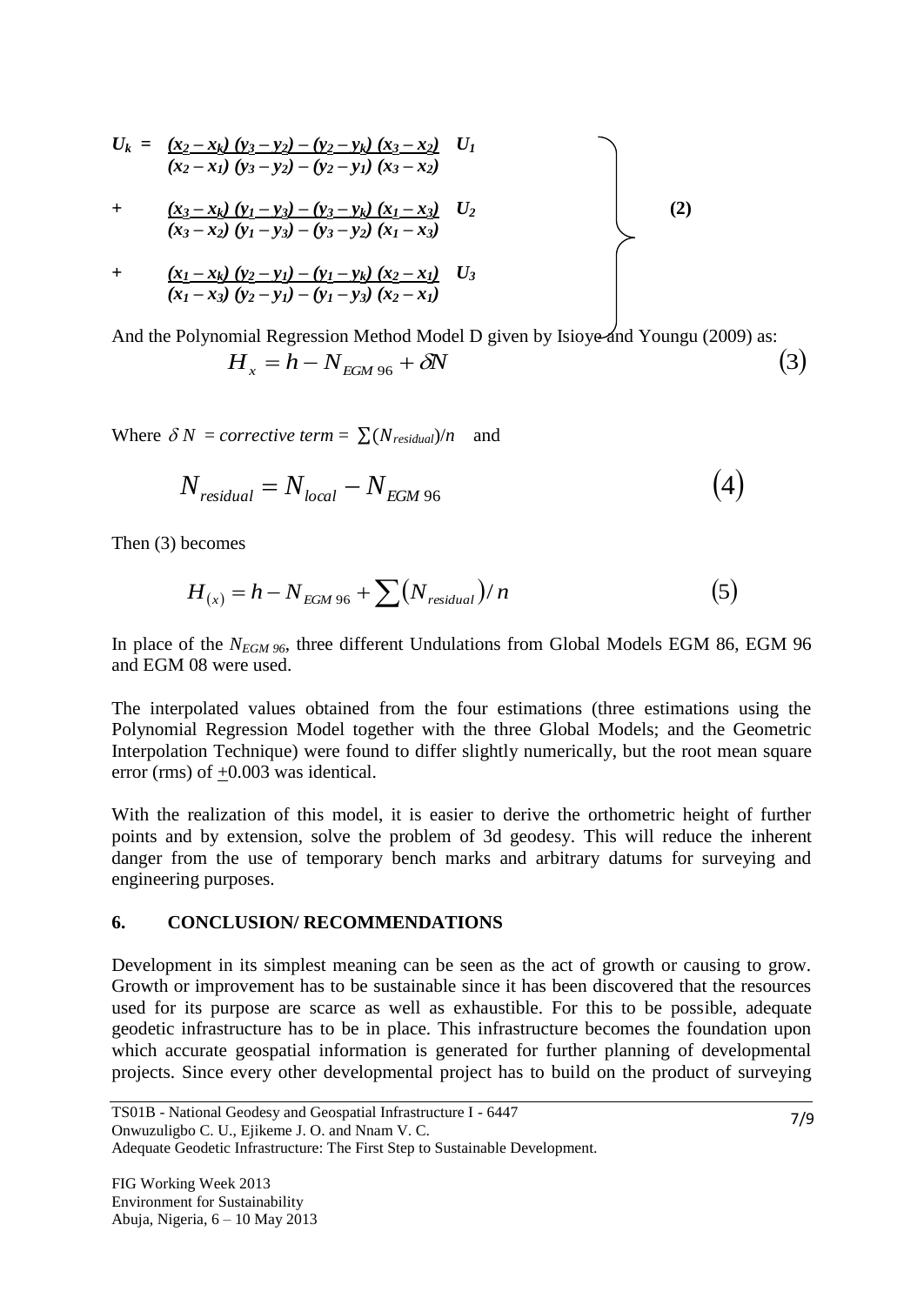and mapping, and the accuracy of survey products depend a great deal on the geodetic infrastructure it is connected to, it is very important that this infrastructure receive a very paramount attention and be seen as the first step to a sustainable development.

It is further recommended, that most developing economies look at the developing of an adequate geodetic infrastructure as a very fundamental need of their developments and adopt the GPS/Levelling method of Geoid Model realization in order to start solving the problems of geodesy in their localities.

### **REFERENCES**

- Adegboye, K. (2010): There Can Be No Sustainable Development Without Survey Plans. *Vanguard of 2nd June, 2010. [www.allafrica.com/stories/20100603107.html](http://www.allafrica.com/stories/20100603107.html)* accessed on  $20^{th}$  May,  $2012$
- Akindoyeni, A. (2011): *Sustainable Development in the Midst of Poverty in Nigeria: The Option.* 5th Annual Lecture of Faculty of Environmental Science, Nnamdi Azikiwe University, Awka. Awka, Nigeria, June 2011.
- Atilola, O. (2003): *Sustainable Development and the Built Environment: The need for Geospatial Information.* Proceedings of the Conference of Geoinformation Society of Nigeria. Abuja, Nigeria, November 2003.
- Board of Earth Science and Resources (BESR) and Department of Earth and Life Studies (DELS) (2010): Precise Geodetic Infrastructure: National requirements for a shared resources. Available at [www.nap.edu/catalog.php?record\\_id12954#orgs](http://www.nap.edu/catalog.php?record_id12954#orgs) accessed on  $17<sup>th</sup>$  February 2013.
- Bolstad, P. (2008): GIS Fundamentals; 3rd Edition. [www.paulbolstad.net/gisbook.html](http://www.paulbolstad.net/gisbook.html)
- Fubara, D. M. J. (2011): Geodesy: The Backbone of the Science of Geoinformatics. *Contemporary Issues in Surveying and Geoinformatics.*
- Isioye and Youngu, (2008). Global Geoid Modelling and Height Determination for Engineering Applications. [www.abu.edu.ng/publications/2009-07-11-](http://www.abu.edu.ng/publications/2009-07-11-122210_2930.pdf) [122210\\_2930.pdf](http://www.abu.edu.ng/publications/2009-07-11-122210_2930.pdf)
- Kiehl, D. (2001): Nachhaltigkeit Zwischen Theorie und Praxis. *Bayerische Staatszeitung*
- Magel, H. (2001): Sustainable Land Development and Land Management in Urban and Rural Areas - About Surveyors" Contribution to Building a Better World. International Conference on Spatial Information for Sustainable Development. Nairobi, Kenya, October 2001 [www.fig.net/proceedings/nairobi/magel-PS1-1.pdf](http://www.fig.net/proceedings/nairobi/magel-PS1-1.pdf)
- National Research council Panel on a multipurpose cadastre (1983): Procedures and standards for a multipurpose cadastre. National Academic press, Washington D. C. available at www.nap.edu/openbook.php?record id=11803&page=20 accessed on  $20<sup>th</sup>$  December,  $2012$
- National Space Institute (2012): Geodetic Infrastructure. Available at [www.space.dtu.dk/English/Research/Research\\_divisions/Geodesy.aspx](http://www.space.dtu.dk/English/Research/Research_divisions/Geodesy.aspx) accessed on 17th February 2013
- Olekanma, K. (2011): Amaechi Demands Speeder Action on Land Reform Bill. Champions Newspaper of 19th June, 2011. <http://www.champion.com.ng/displaycontentasp?pid=9425.>

Adequate Geodetic Infrastructure: The First Step to Sustainable Development.